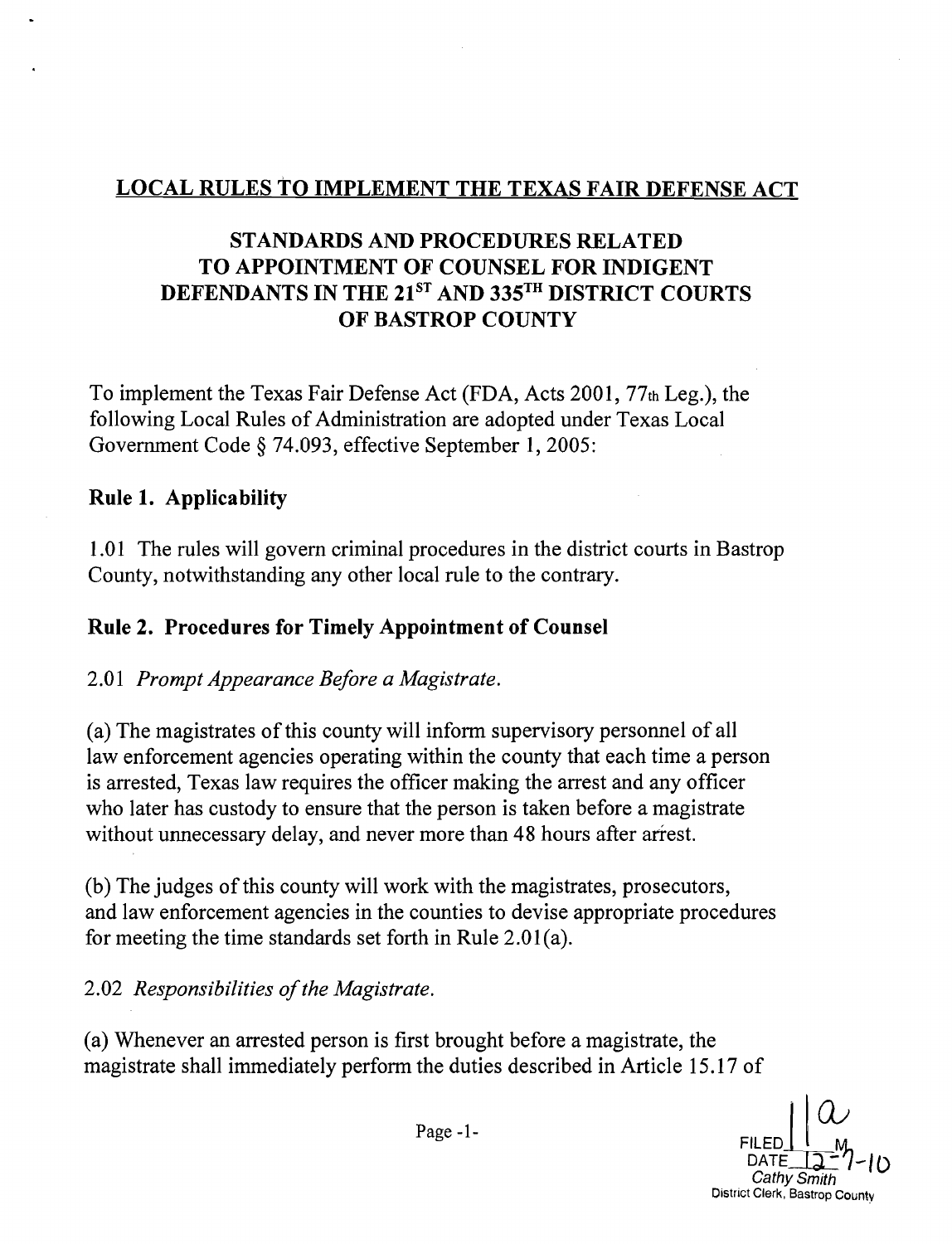the Code of Criminal Procedure, including:

(1) The magistrate shall specifically inform the person arrested of the person's right to request appointment of counsel if the person cannot afford counsel.

(2) The magistrate shall specifically ask the person arrested whether the person wants to request appointment of counsel.

 $(3)$  The magistrate shall specifically inform the person of the procedures for requesting appointment of counsel.

(4) The magistrate shall ensure that reasonable assistance in completing the necessary forms for requesting appointment of counsel is provided to the person at the time of the Article 15.17 hearing.

(5) The magistrate shall ensure that the above information and assistance are provided in a manner and using terminology and language that the arrested person can understand.

(6) Ifthe arrested person does not speak and understand the English language or is deaf, the magistrate shall ensure that the information and assistance are provided with the assistance of an interpreter consistent with Articles 38.30 and 38.31 of the Code of Criminal Procedure.

(7) If a magistrate has cause to believe that a person is not mentally competent to decide whether to request counsel, the magistrate will enter a request for counsel on the person's behalf.

(b) In each case in which an arrested person is taken before a magistrate for an Article 15.17 hearing, the magistrate will make an electronic or written record documenting:

 $(1)$  that the magistrate informed the person of the person's right to request appointment of counsel;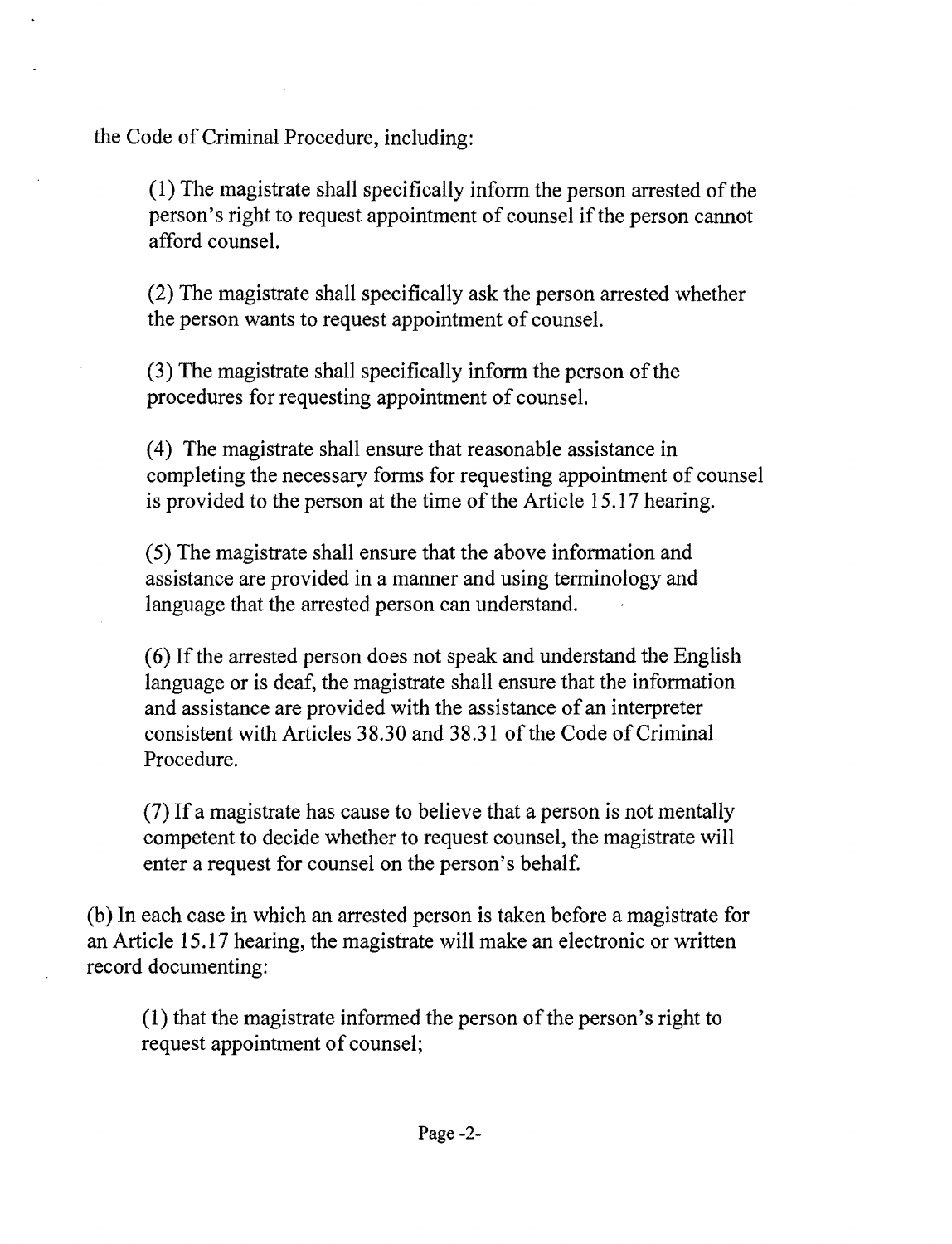(2) that the magistrate asked the person whether the person wanted to request appointment of counsel; and

(3) whether the person requested appointment of counsel.

(c) The record required under Rule 2.02 may be combined on the same fonn used to record the arrested person's request for appointment of counsel and to transmit that request to the person making the appointment.

(d) The records required under this Rule shall be maintained for the same period required for all official records of criminal court proceedings.

# 2.03 Transmittal of Request for Appointed Counsel.

If the person arrested requests appointment of counsel and has completed the necessary fonns, the magistrate shall transmit or cause to be transmitted to the appointing judge or person(s) designated by the judges to appoint counsel the forms requesting appointment of counsel. The forms requesting appointment of counsel shall be transmitted without unnecessary delay and so that the person making the appointment receives the forms no later than 24 hours after the request is made.

# 2.04 Prompt Appointment of Counsel.

Counsel shall be appointed in the manner specified in Rule 4 below, as soon as possible, but not later than the end of the third working day after the date on which the appointing judge or person(s) designated by the judges to appoint counsel receives the defendant's request for counsel. "Working day" means Monday through Friday, except for official state holidays.

## Rule 3. Procedures and Financial Standards for Determining Whether a Defendant is Indigent

*3.01 Definitions.* As used in this rule:

(a) "Net household income" means all income of the defendant and spousal income actually available to the defendant. Such income shall include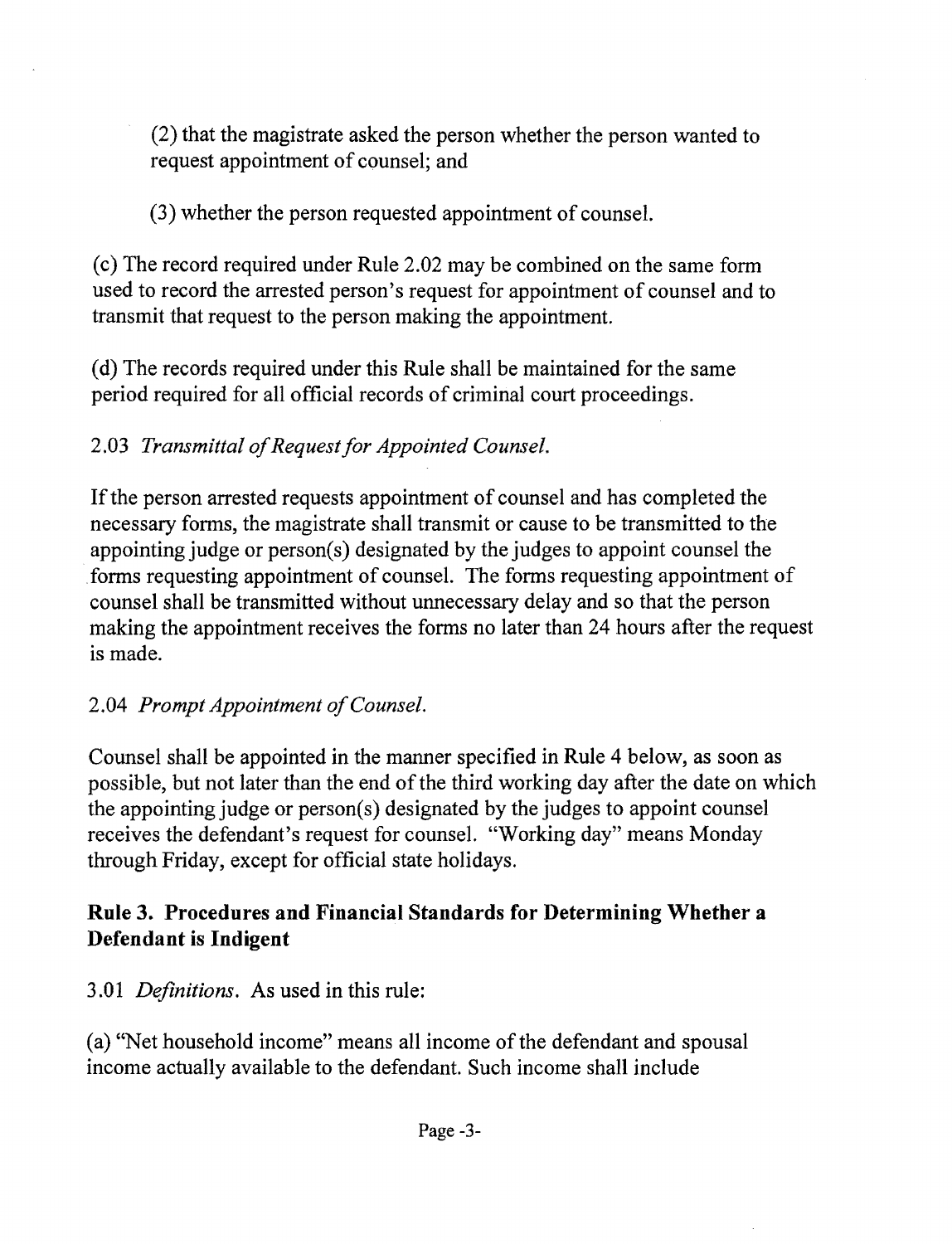take-home wages and salary (gross income earned minus those deductions required by law or as a condition of employment); net self employment income (gross income minus business expenses, and those deductions required by law or as a condition of operating the business); regular payments from a governmental income maintenance program, alimony, child support, public or private pensions, or annuities; and income from dividends, interest, rents, royalties, or periodic receipts from estates or trusts. Seasonal or temporary income shall be considered on an annualized basis, averaged together with periods in which the defendant has no income or lesser income.

(b) "Non-exempt assets and property" means cash in hand, stocks and bonds, accounts at financial institutions, and equity in real or personal property that can be readily converted to cash, other than assets and property exempt from attachment under state law.

(c) "Household" means all individuals who are actually dependent on the defendant for financial support.

(d) "The cost of obtaining competent private legal representation" includes the reasonable cost of support services such as investigators and expert witnesses as necessary and appropriate given the nature of the case.

## 3.02 Financial Standards for Determining Indigence.

The financial standards set forth below shall be used to determine whether a defendant is indigent and shall be applied equally to each defendant in the county.

(a) A defendant is considered indigent if:

(1) The defendant's net household income does not exceed 125% of the Poverty Guidelines as established and revised annually by the United States Department of Health and Human Services and published in the Federal Register; and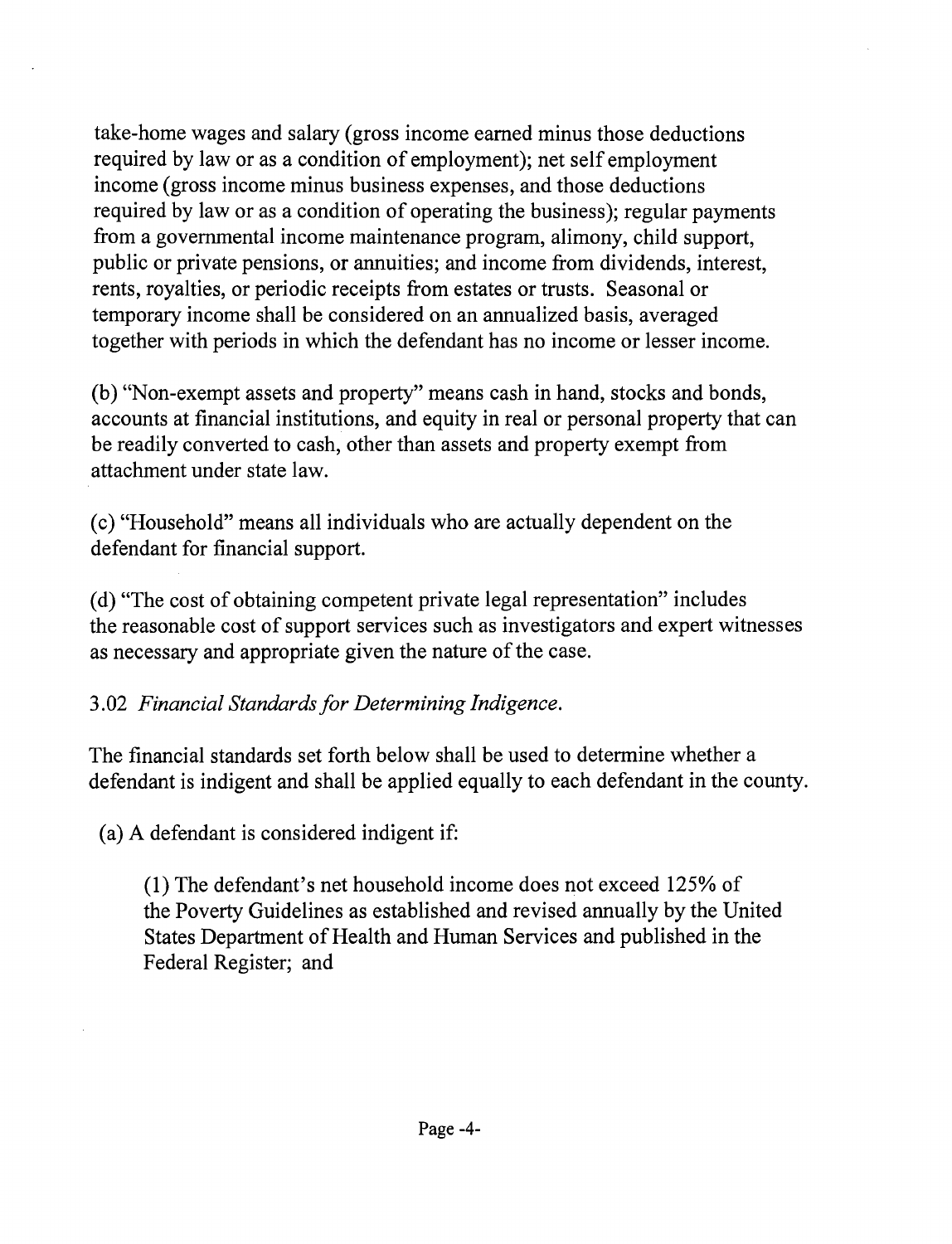$(2)$  The value of the non-exempt assets and property owned by the defendant:

(i) does not exceed \$2,500.00;

(ii) does not exceed \$5,000.00 in the case of a defendant whose household includes a person who is age 60 or over, disabled, or institutionalized; or

(iii) does not exceed double the estimated cost of obtaining competent private legal representation on the offense(s) with which the defendant is charged.

(b) A defendant is considered indigent if, at the time of requesting appointed counsel, the defendant or the defendant's dependents have been determined to be eligible to receive food stamps, Medicaid, Temporary Assistance for Needy Families, Supplemental Security Income, or public housing.

 $(c)$  A defendant is considered indigent if the defendant:

(I) Is currently serving a sentence in a correctional institution, is currently held in custody, is currently residing in a public mental health facility, or is the subject of a proceeding in which admission or commitment to such a mental health facility is sought; and

(2) Has no non-exempt assets or property in excess of the amounts specified in Rule 3.02(a)(2}.

(d) A defendant who does not meet any of the financial standards above shall nevertheless be determined indigent if the defendant is otherwise unable to retain private counsel without substantial hardship to the defendant or the defendant's dependents, taking into account the nature of the criminal charge(s), the anticipated complexity of the defense, the estimated cost of obtaining competent private legal representation for the matter charged, and the amount needed for the support of the defendant and the defendant's dependents.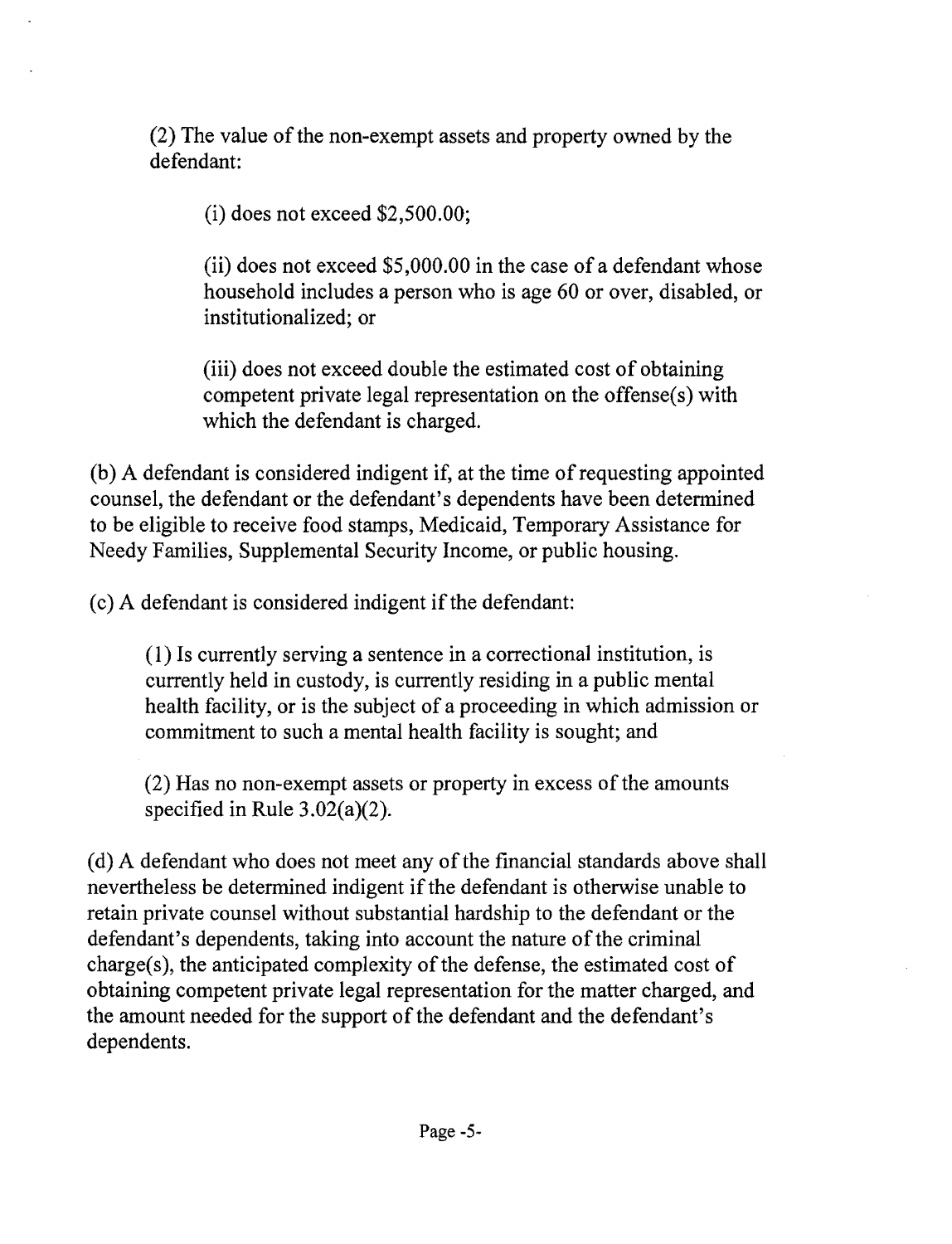#### *3.03 Factors Not to be Considered.*

(a) A defendant's posting of bail or ability to post bail may not be considered in determining whether the defendant is indigent. Even when a defendant has posted bail, the defendant's financial circumstances are measured by the financial standards stated in this rule.

(b) The resources available to friends or relatives of the defendant may not be considered in determining whether the defendant is indigent. Only the defendant's financial circumstances as measured by the financial standards stated in this rule shall be used as the basis for determining indigence.

#### *3.04 Procedures/or Determining Indigence.*

(a) As soon as possible following arrest, and in any event not later than the Article 15.17 hearing, [the person or agency designated in this rule by the judges] shall provide each arrested person who wants to request appointment of counsel with a form approved by the judges on which the arrested person will provide under oath the necessary information concerning the person's financial resources and will indicate that the person requests appointment of counsel. The magistrate shall provide the arrested person reasonable assistance in completing the form.

(b) The form requesting appointment of counsel and containing the information concerning the arrested person's financial resources will be transmitted to the appointing judge or person( s) designated by the judges to appoint counsel in accordance with Rules 2.03 and 4.06.

(c) The appointing judge or person( s) designated by the judges to appoint counsel will determine whether the person meets the financial standards for indigence in Rule 3.02. The determination will be recorded on the form requesting appointment of counsel and the form will be filed with the other orders in the case.

(d) The arrested person may be required by the magistrate, the appointing judge, or the judge presiding over the case to respond to examination regarding the person's financial resources.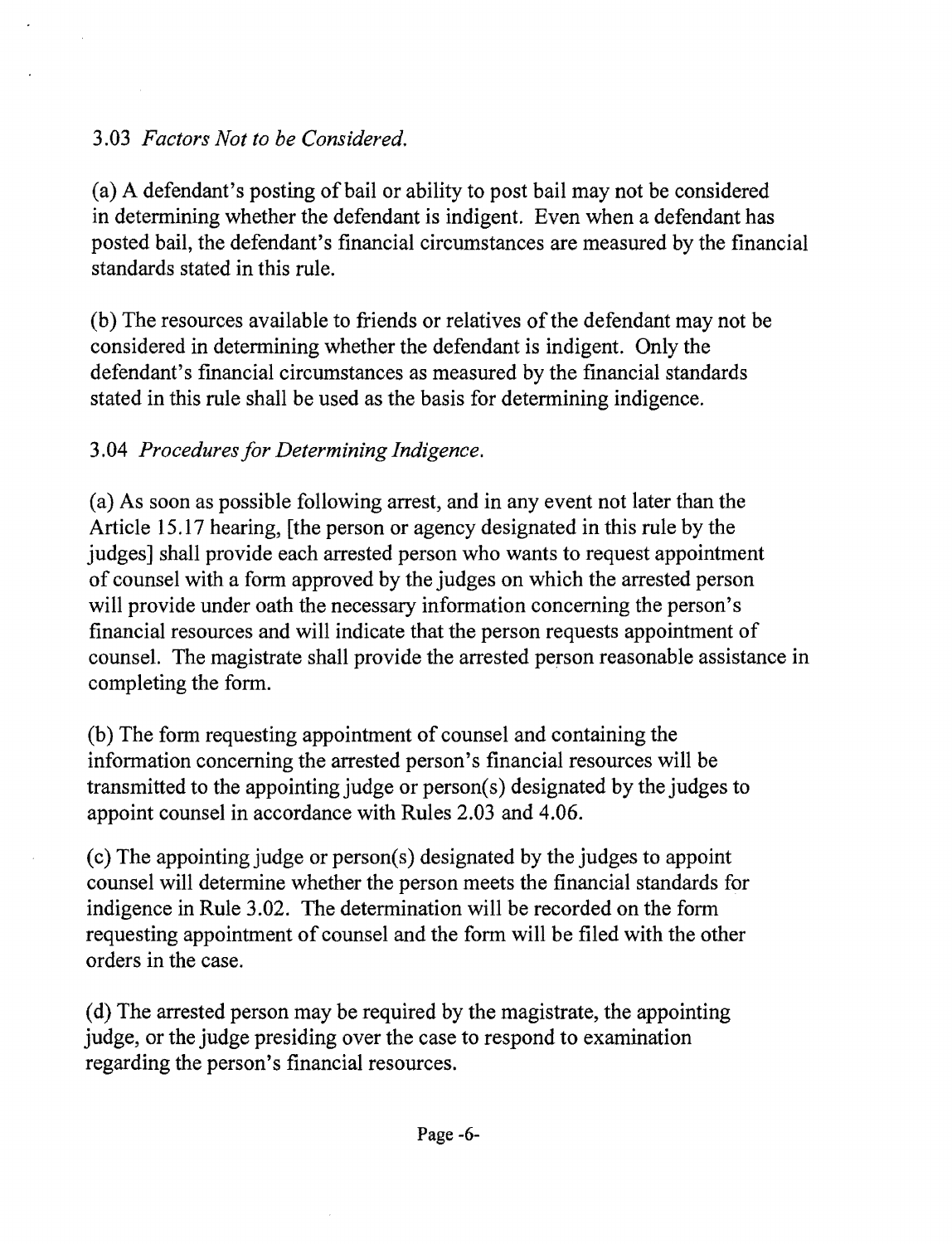(e) A written or oral statement elicited under this article or evidence derived from the statement may not be used for any purpose, except to determine the defendant's indigence or to impeach the direct testimony of the defendant regarding the defendant's indigence.

(f) A defendant determined to be indigent is presumed to remain indigent for the remainder of the case unless a material change in the defendant's financial circumstances occurs.

(g) A defendant's status as indigent or not indigent may be reviewed in a formal hearing at any stage of a court proceeding based on evidence of a material change in the defendant's financial circumstances. A defendant's status as indigent or not indigent also may be reviewed in a formal hearing at any stage of a court proceeding based on additional information regarding financial circumstances, subject to the presumption. If a defendant previously determined to be indigent subsequently is determined not to be indigent, the attorney shall be compensated by the county in accordance with these Rules for time reasonably expended on the case.

### *3.05 Payment by Defendant.*

A court that finds that a criminal defendant has financial resources to offset, in part or in whole, the costs of legal services provided under these Rules may order the defendant to pay the county that portion of the costs of legal services provided that it finds on the record that the defendant is able to pay.

## **Rule 4. Selection and Appointment of Counsel**

## *4.01 Method ofAppointment.*

Attorneys shall be appointed to represent indigent defendants using a "Term Assignment Method" or an "Individual Case Appointment Method" as further described in this rule.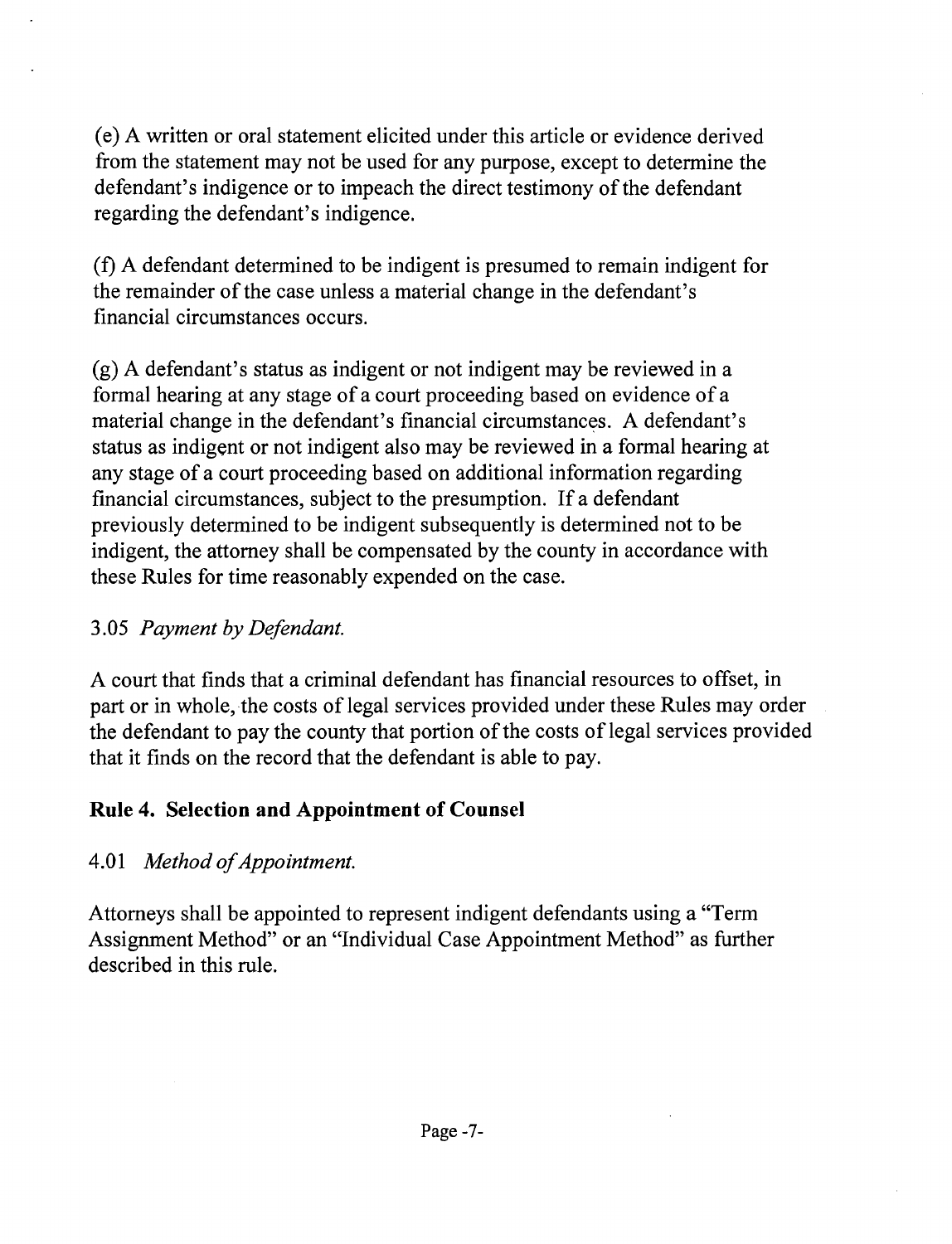#### *4.02 Term Assignment Method.*

All attorneys who desire to be appointed to represent criminal defendants must apply to the judges of the district courts for consideration to be listed as a Term Assignment Attorney. The number of names to be maintained on the Term Assignment Attorney list will be determined by the district judges based on the need for appointed counsel. A "Term Assignment Attorney" is a private attorney and/or attorneys, compensated with public funds in an amount to be set by the district judges (such amount to be a flat fee for a specified period of time), assigned to provide legal representation and services to all indigent defendants who appear before a district court, except those charged with a capital offense, during a specified period of time.

#### *4.03 Individual Case Appointment Method.*

A private attorney, compensated with public funds, may be appointed to provide legal representation and services to an individual indigent defendant from a list of attorneys to be maintained by the district judges.

#### 4.04 Attorney Qualifications.

Attorneys may apply to be placed on the list of Term Assignment Attorneys and/or the Individual Case Appointment Attorney list. Since the judges are thoroughly familiar with the attorneys currently providing legal services for indigent defendants, those attorneys are deemed to have met the qualifications.

(a) To be eligible to be placed on the list of Term Assignment Attorneys and/or the Individual Case Appointed Attorney list attorneys must have met the following minimum qualifications:

(1) Currently Licensed and in good standing with the State Bar of Texas;

(2) Practiced in the area of criminal law for at least three years, and in the Bastrop County District Courts for at least one year;

(3) Exhibited proficiency and commitment to providing quality representation to criminal defendants;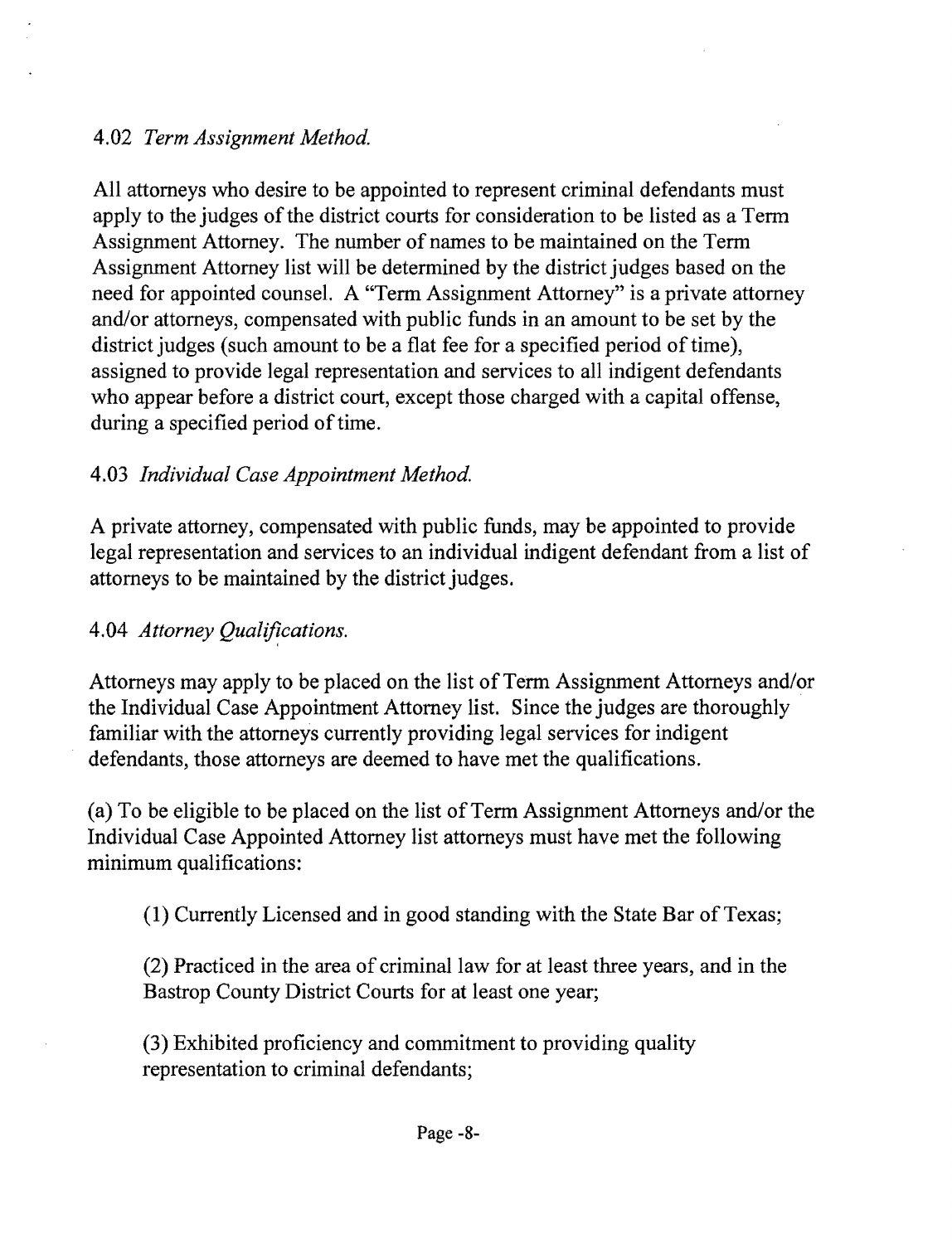(4) Exhibited professionalism and reliability when providing representation to criminal defendants;

(5) Maintain an average of 10 hours a year of continuing legal education courses relating to criminal law as recognized by the State Bar of Texas; and

(6) Have tried to verdict at least five criminal jury trials as lead counselor as second chair counsel.

(b) To be eligible to be appointed to an appeal of a case, an attorney must:

(1) Have met the qualifications set forth in paragraphs  $(1)$  through  $(5)$  of the requirements for placement on the Term Assignment and Individual Case Appointment list; and

 $(2)$  Have met at least one of the following criteria:

(i) be currently board certified in criminal law by the Texas Board of Legal Specialization;

(ii) have personally authored and filed at least 2 criminal appellate briefs or post-conviction writs of*habeas corpus.* 

4.05 Removal of Attorneys by the Judges.

An attorney may be removed by the district judges whenever the judges determine that the attorney no longer meets the objective qualifications for appointment or is not fully competent to adequately handle the cases assigned.

4.06 Assignment of Attorneys.

The following method shall be used to assign an attorney to represent individual defendants:

(a) At any given time, one ofthe district judges or their designee will appoint counsel for eligible defendants.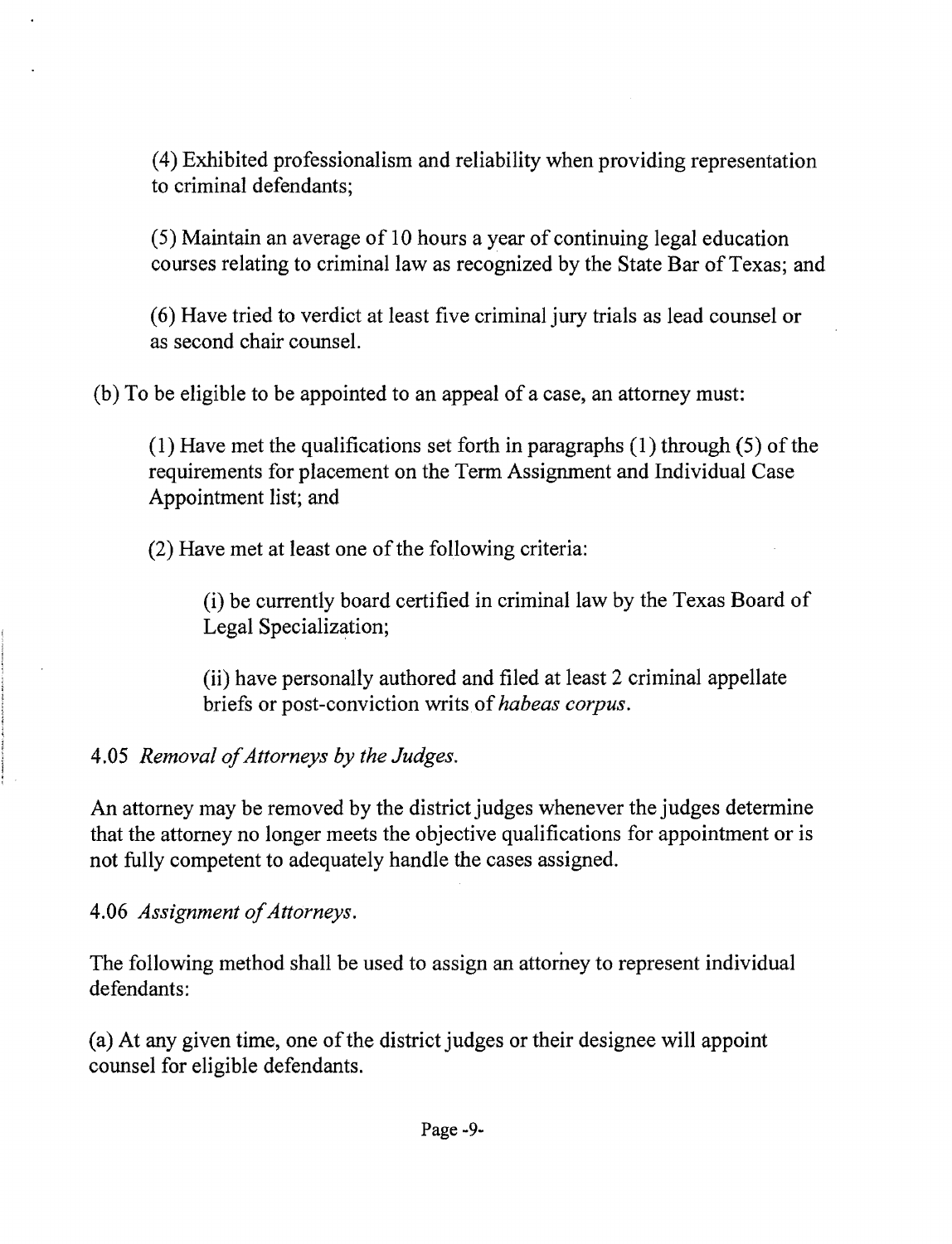(b) The appointing judge or designee will:

(I) receive all requests for appointment of counsel transmitted by the magistrate as provided in Rule 2;

(2) determine whether each defendant requesting appointed counsel is indigent, as provided in Rule 3;

(3) select and appoint the appropriate counsel to represent each indigent defendant as provided in these Rules; and

(4) cause all interested parties to be notified of the appointment as provided in Rule 6.

(c) Each attorney appointed under these Rules to represent the defendant in the trial court is appointed to represent the defendant through trial and post-trial proceedings in the trial court.

(d) At the conclusion of all proceedings in the trial court, including post-trial motions, if an indigent defendant wishes to file an appeal, the appointing judge or person(s) designated by the judges to appoint counsel will appoint the lawyer whose name appears next in order on the Appellate List.

# **Rule 5. Selection and Appointment of Counsel in Death Penalty** Cases

5.01 Whenever a capital felony case is filed, the presiding judge in the district court in which the case is filed shall appoint two attorneys at the time the initial appointment is made, unless and until the state gives notice in writing that the state will not seek the death penalty.

*5.02 Qualifications ofLead Counsel.* 

To be assigned as lead counsel in a death penalty case an attorney must:

(a) Be on the list of attorneys approved by the local selection committee of the administrative judicial region for appointment in death penalty cases as provided in Article 26.052 of the Code of Criminal Procedure;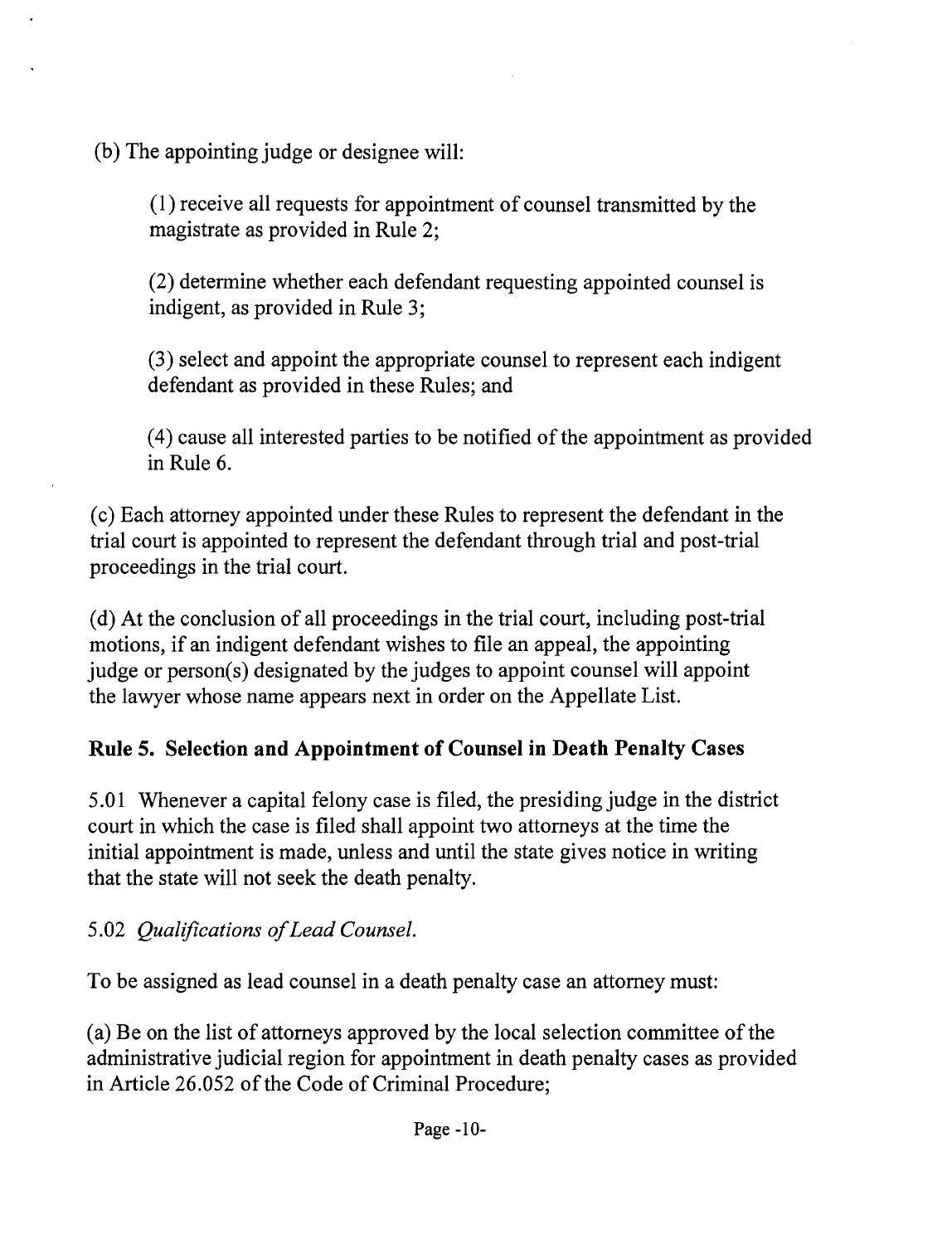(b) Have tried to verdict at least 15 felony jury trials as lead counsel;

(c) Have tried to verdict two death penalty cases as first or second chair defense counsel.

# *5.03 Qualifications ofSecond Chair Counsel.*

To be assigned as second chair counsel in a death penalty case an attorney must be on the list of attorneys approved by the local selection committee of the administrative judicial region for appointment in death penalty cases as provided in Article 26.052 of the Code of Criminal Procedure.

## Rule 6. Notice of Appointment, Determination, and Contact with the Defendant

# *6.01 Notice ofDetermination that the Defendant is Not Indigent.*

If the person making the appointment determines that a person who requests appointment of counsel is not indigent under the standards and procedures described in Rule 3, he or she will enter that finding on the person's counsel request form, cause it to be returned to the person, and cause a copy to be filed with the other orders in the case.

## *6.02 Notice ofDetermination that the Defendant is Indigent and Appointment of Counsel.*

If the person making the appointment finds that a person who requests counsel is indigent, he or she will cause all information in the notice of appointment to be issued to the appointed counsel and to the indigent person, and to be filed with the orders in the case. Appointed counsel will be notified by at least one of the following methods: telephone, facsimile, electronic mail, in person, or other immediate means of communication.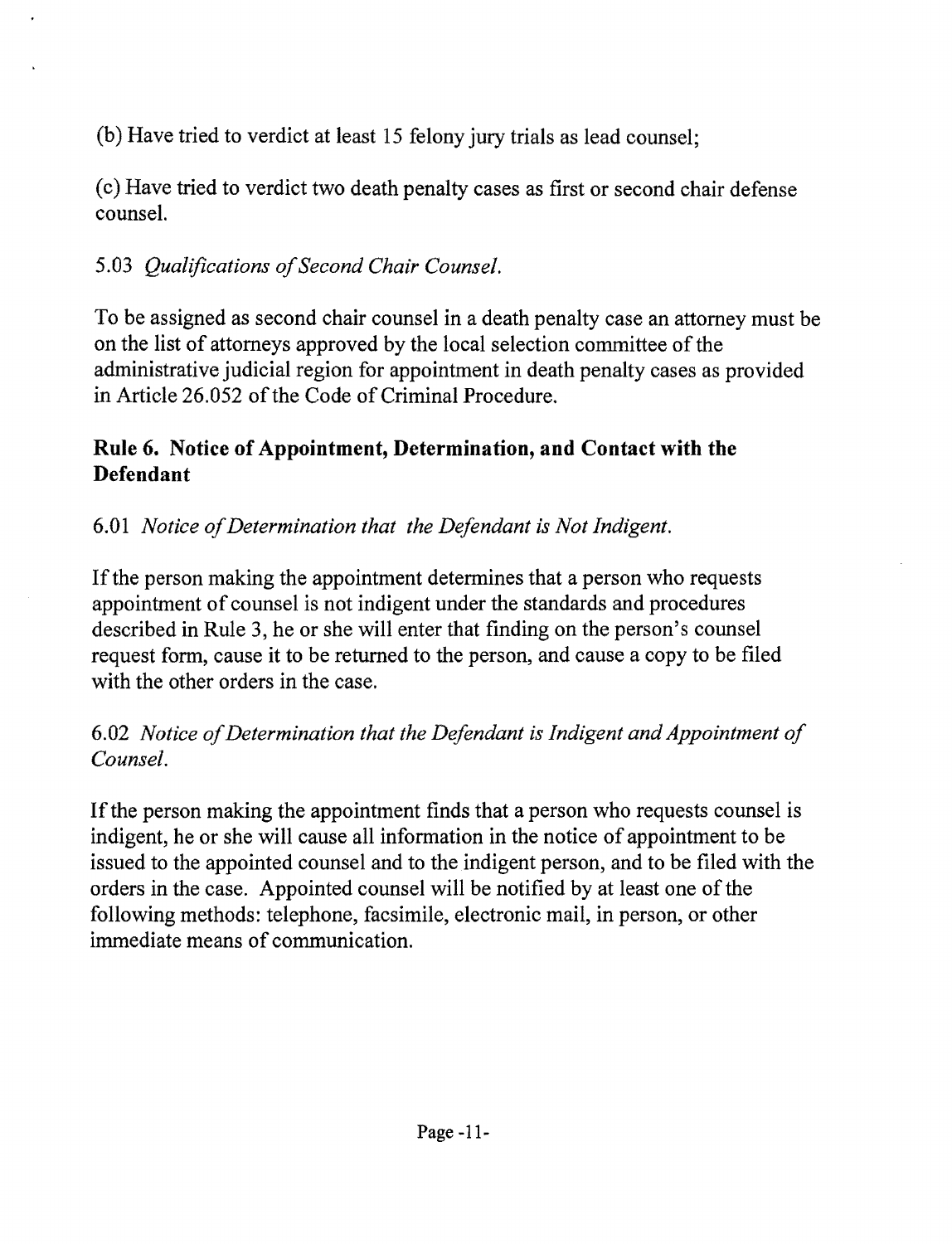# **Rule 7. Replacement of Appointed Counsel**

## *7.01 Attorney Request.*

A lawyer may be relieved from an appointment upon satisfying the judge that the lawyer has good cause for being relieved and that the client will not be prejudiced.

# *7.02 Judicial Determination.*

The judge presiding over a criminal case may replace appointed counsel after entering written findings in the record showing good cause for the replacement and no prejudice to the defendant, including, without limitation:

(a) current information about the defendant and charges indicates that counsel of different qualifications is appropriate for the defendant; or

(b) replacement of appointed counsel in a death penalty case is required under Article  $26.052(e)$  of the Code of Criminal Procedure.

## *7.03 Defendant Request .*

. The judge presiding over the trial court proceedings in a criminal case will replace appointed counsel at the defendant's request if:

(a) the defendant requests an attorney other than trial defense counsel for appeal or post-conviction *habeas corpus* proceedings; or

(b) the defendant shows good cause for replacing appointed counsel, including counsel's persistent or prolonged failure to communicate with the defendant.

*7.04 Appointing Replacement Counsel.* 

Whenever appointed counsel is replaced under this Rule, replacement counsel immediately shall be selected and appointed in accordance with these rules.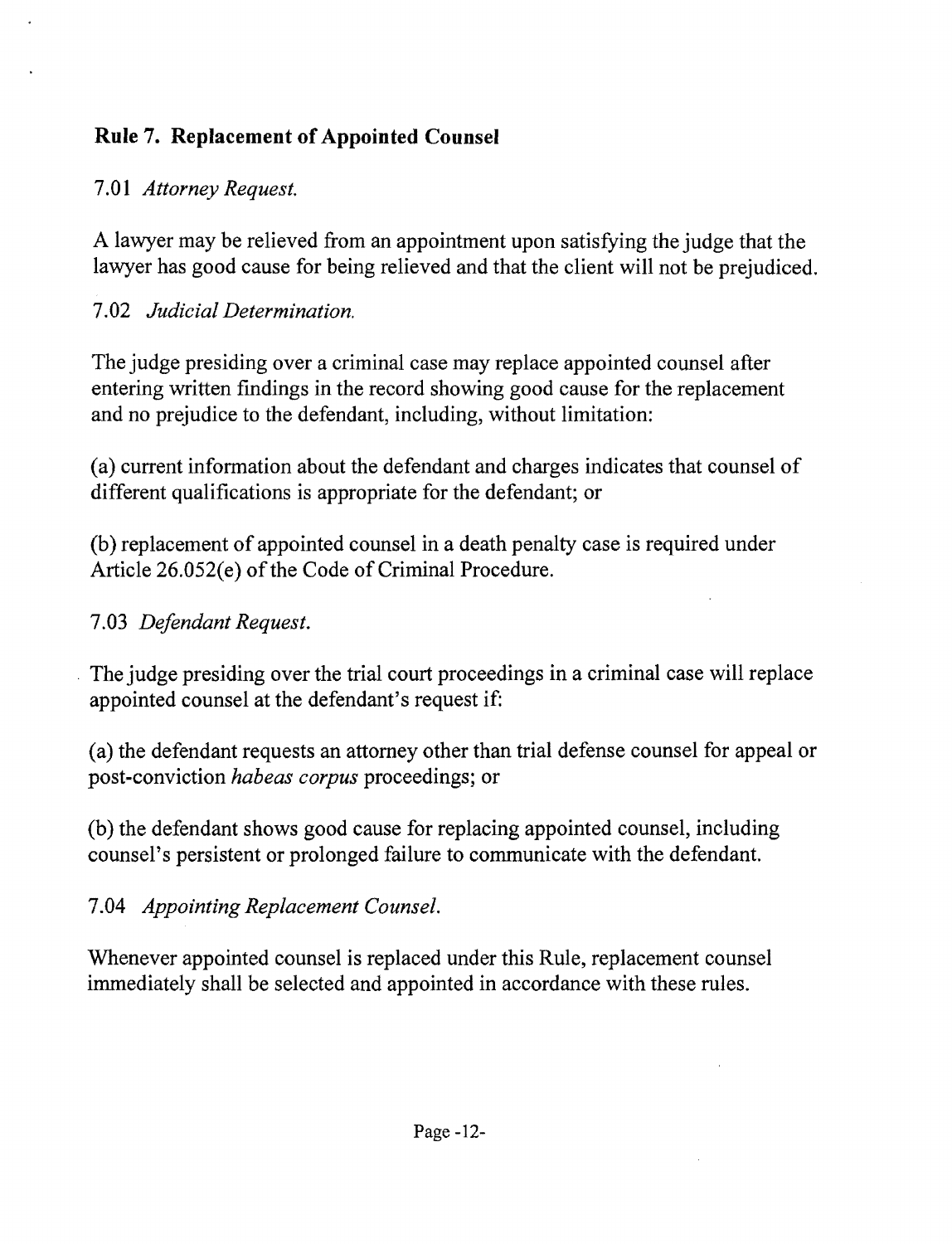## Rule 8. Attorney Fee Schedule and Compensation of Term Assignment Attorneys

*8.01 Fee Schedule.* 

The county will pay term assignment attorneys according to the fee schedule approved by the judges as reflected in an order to be effective on January  $1<sup>st</sup>$  of each year.

### Rule 9. Attorney Fee Schedule and Compensation of Individual Case Appointed Attorneys

*9.01 Fee Schedule.* 

The county will pay appointed counsel for all time reasonably necessary for adequate representation of the defendant, as approved by a judge, according to the following fee schedule adopted as provided under Article 26.05(b) of the Code of Criminal Procedure:

A minimum of \$75 an hour and a maximum of \$150 an hour, or a total fixed fee as set forth below:

(1) Case which results in a plea of guilty: \$400;

(2) Case which results in a trial: \$500 a day, plus up to \$1,000 pretrial.

9.02 Judicial Determination of Attorney Compensation.

The judge presiding over the case for which the appointed attorney seeks compensation will use the following procedures to review and approve the appropriate compensation:

(a) The appointed counsel must submit to the presiding judge a form approved by the judges for itemizing the services performed.

(b) The presiding judge hearing a motion under this Rule will either approve the amount requested or enter written findings stating the amount of payment that the judge approves and each reason for approving an amount different from the requested amount.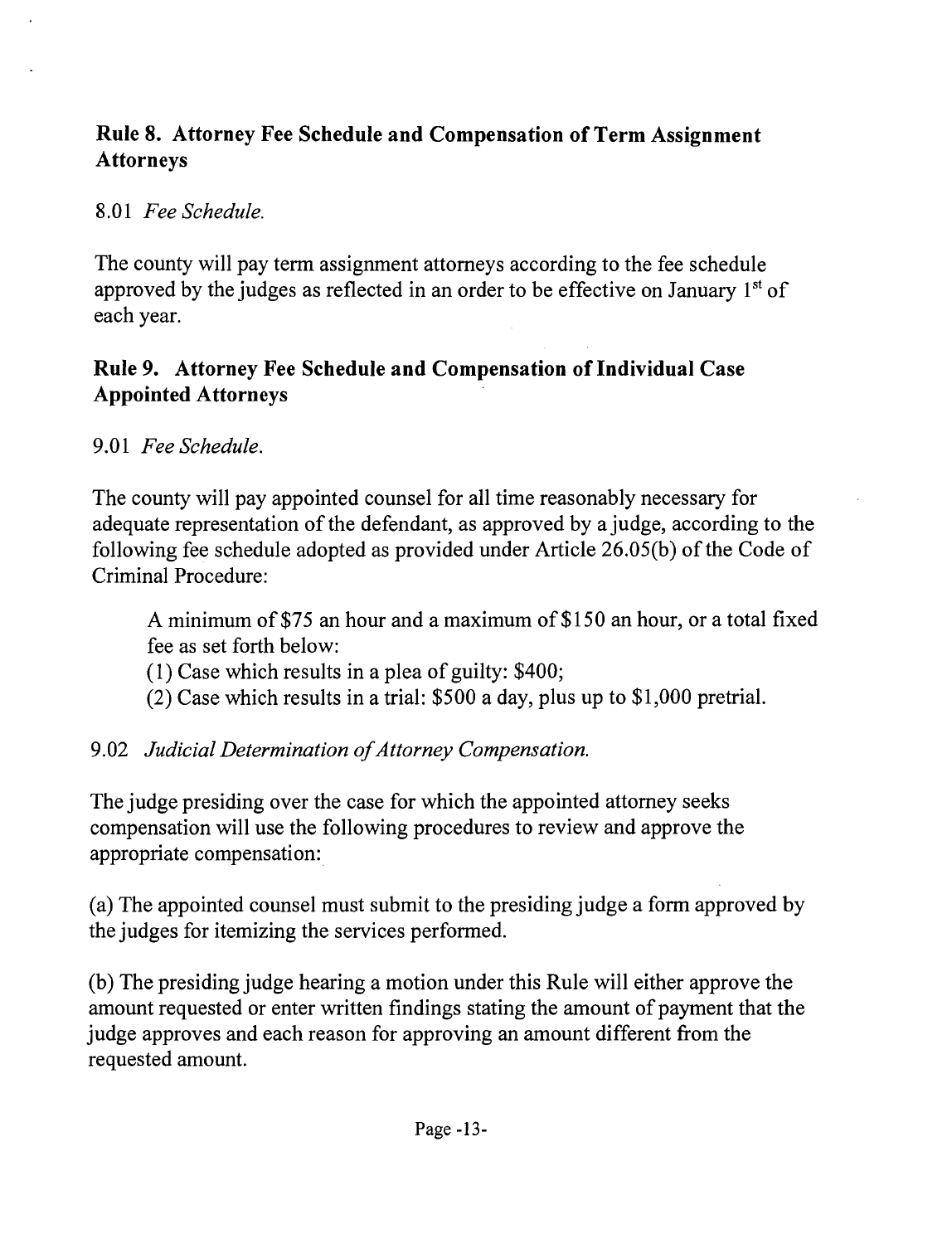(c) An attorney whose request for payment is disapproved may appeal the disapproval by filing a motion with the presiding judge of the administrative judicial region, as provided under Article  $26.05(c)$  of the Code of Criminal Procedure.

(d) Counsel appointed in a non-capital case shall be reimbursed for reasonable and necessary expenses, including expenses for investigation and for mental health and other experts. Expenses incurred with and without prior court approval shall be reimbursed, according to the procedures set forth below. When possible, prior court approval should be obtained before incurring expenses for investigation and for mental health and other experts.

(1) *Procedure With Prior Court Approval:* Appointed counsel may file with the trial court a pre-trial *ex parte* confidential request for advance payment of investigative and expert expenses. The request for expenses must state, as applicable:

(i) the type ofinvestigation to be conducted or the type of expert to be retained;

(ii) specific facts that suggest the investigation will result in admissible evidence or that the services of an expert are reasonably necessary to assist in the preparation of a potential defense; and

(iii) an itemized list of anticipated expenses for each investigation or each expert.

The court shall grant the request for advance payment of expenses in whole or in part if the request is reasonable. If the court denies in whole or in part the request for expenses, the court shall:

(i) state the reasons for the denial in writing;

(ii) attach the denial to the confidential request; and

(iii) submit the request and denial as a sealed exhibit to the record.